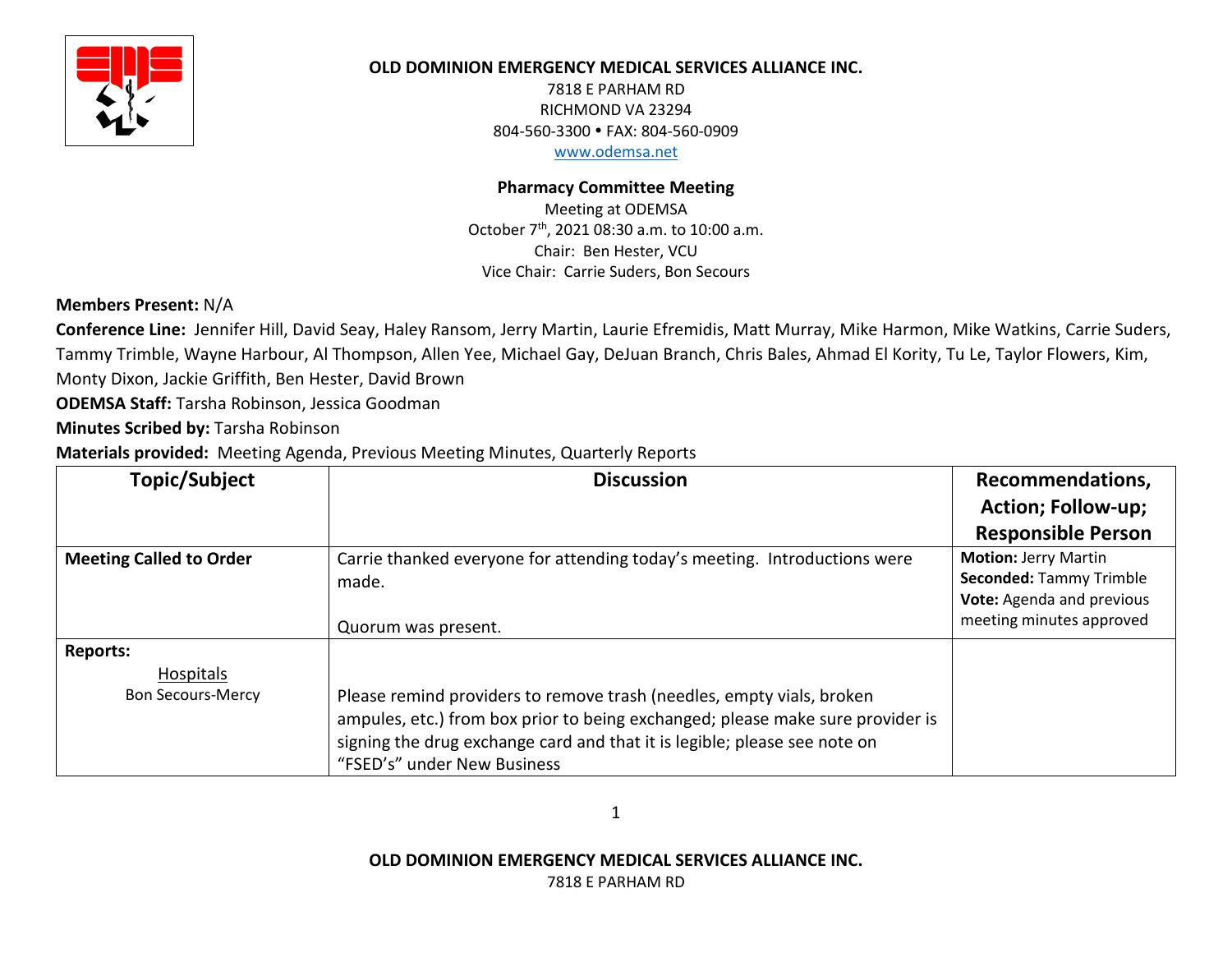## RICHMOND VA 23294 804-560-3300 FAX: 804-560-0909 www.odemsa.vaems.org

| Topic/Subject                       | <b>Discussion</b>                                                              | Recommendations, Action; Follow- |
|-------------------------------------|--------------------------------------------------------------------------------|----------------------------------|
|                                     |                                                                                | up; Responsible Person           |
| <b>HCA</b>                          | No report                                                                      |                                  |
|                                     |                                                                                |                                  |
| <b>VCU</b>                          | No report                                                                      |                                  |
| <b>EMS Agencies</b>                 |                                                                                |                                  |
| <b>Richmond Ambulance Authority</b> | Recently transitioned to a BLS tiered system for 911 responses; there may be a |                                  |
|                                     | slight decrease in box use                                                     |                                  |
| <b>Goochland Fire</b>               | Sleeves on boxes need to be repaired                                           |                                  |
|                                     |                                                                                |                                  |
| Henrico Fire                        | No report                                                                      |                                  |
| Chesterfield Fire                   | No report                                                                      |                                  |
| <b>ODEMSA</b>                       | Thank you for everyone's patience and understanding as ODEMSA staff staffs     |                                  |
|                                     | the Patient Distribution Center                                                |                                  |
|                                     |                                                                                |                                  |

# OLD DOMINION EMERGENC..<sup>2</sup>...:DICAL SERVICES ALLIANCE INC.

## 7818 E PARHAM RD

#### RICHMOND VA 23294

804-560-3300 FAX: 804-560-0909

## www.odemsa.vaems.org

| Topic/Subject                 | <b>Discussion</b>                                                          | <b>Recommendations, Action; Follow-</b><br>up; Responsible Person |
|-------------------------------|----------------------------------------------------------------------------|-------------------------------------------------------------------|
| Drug Shortages                | No concerns of any drug shortages at this time                             | <b>Motion:</b>                                                    |
|                               |                                                                            | Seconded:                                                         |
|                               |                                                                            | Vote:                                                             |
| Drug Diversions/Discrepancies | None to report                                                             |                                                                   |
| <b>Old Business:</b>          |                                                                            |                                                                   |
| <b>Regional Medication</b>    | Clearly Inventory report looks good with most agencies above 95%; regional |                                                                   |
| <b>Administration Data</b>    | medication data not readily available due to change to ESO                 |                                                                   |
|                               |                                                                            |                                                                   |
|                               |                                                                            |                                                                   |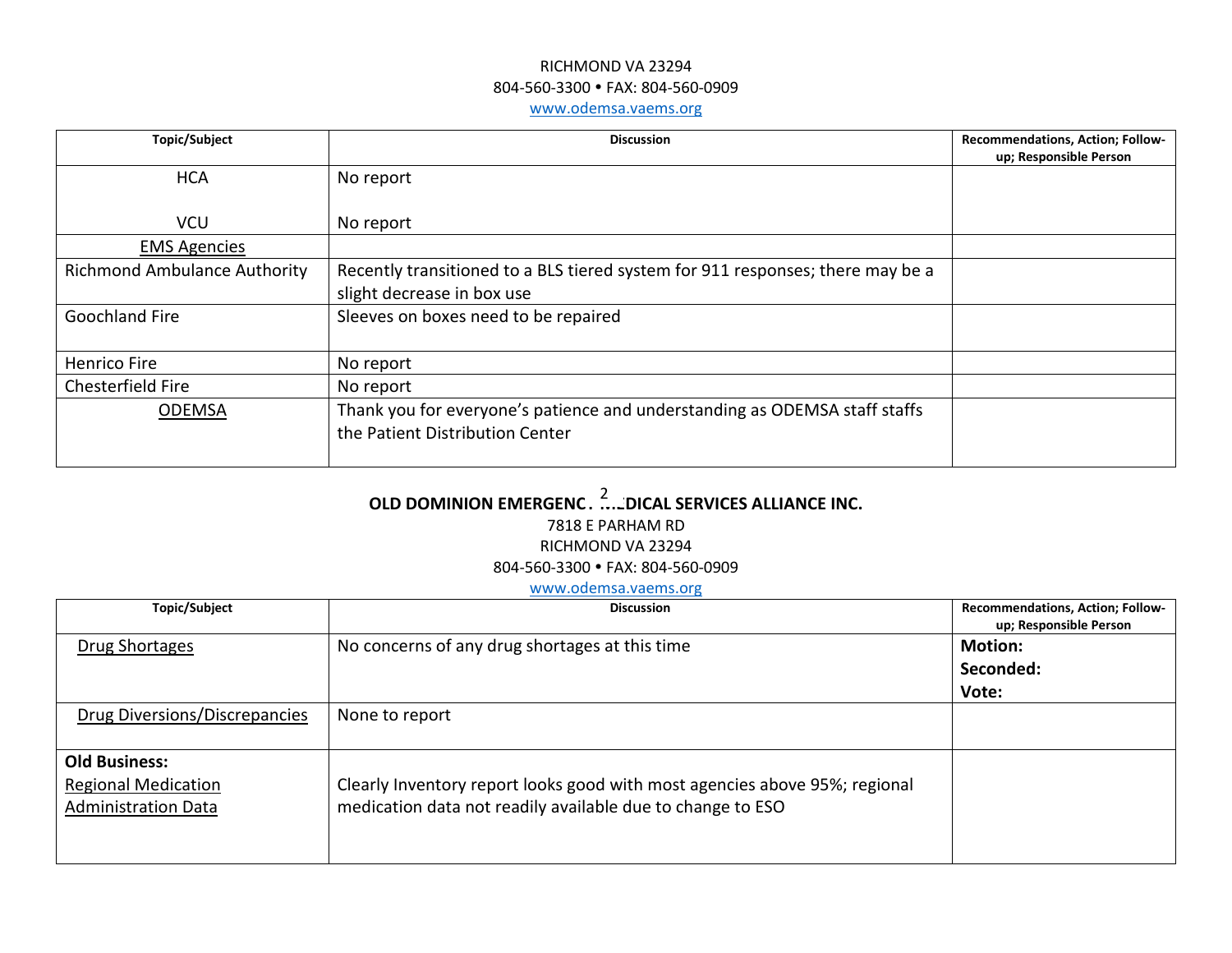## **OLD DOMINION EMERGENCY MEDICAL SERVICES ALLIANCE INC.**

### 7818 E PARHAM RD

## RICHMOND VA 23294

804-560-3300 FAX: 804-560-0909

www.odemsa.vaems.org

| <b>Topic/Subject</b>           | <b>Discussion</b>                                                                                                                                                                                                                  | Recommendations, Action; Follow-     |
|--------------------------------|------------------------------------------------------------------------------------------------------------------------------------------------------------------------------------------------------------------------------------|--------------------------------------|
|                                |                                                                                                                                                                                                                                    | up; Responsible Person               |
| DEA Regulations/Ketamine       | n/a                                                                                                                                                                                                                                |                                      |
| COVID-19                       | Thank you to those who continue to clean and tag the drug boxes; though the<br>risk is low, please continue to do so to eliminate as much risk of contamination<br>as possible                                                     |                                      |
| <b>New Business:</b>           |                                                                                                                                                                                                                                    |                                      |
| <b>Business from the Floor</b> | Drug kits- signature fields have been added into ESO for narcotics; Ryan and<br>Tarsha are working on updating the drug kit schematic to include box number<br>as requested                                                        | <b>Motion:</b><br>Seconded:<br>Vote: |
|                                | FSED's- not all of the FSED's have the capability of exchanging multiple or<br>expired drug kits; please try to exchange at the hospital or call the FSED prior to<br>exchanging multiple boxes                                    |                                      |
|                                | Medication request- it was requested that the committee consider adding an<br>additional dose of epinephrine or adding a dose of racemic epinephrine to                                                                            |                                      |
|                                | assist in the treatment of croup and other respiratory illness; the<br>recommendation of the committee was to add racemic epinephrine, and will be<br>presented to the Medical Direction committee at their next quarterly meeting |                                      |

4

**OLD DOMINION EMERGENCY MEDICAL SERVICES ALLIANCE INC.**